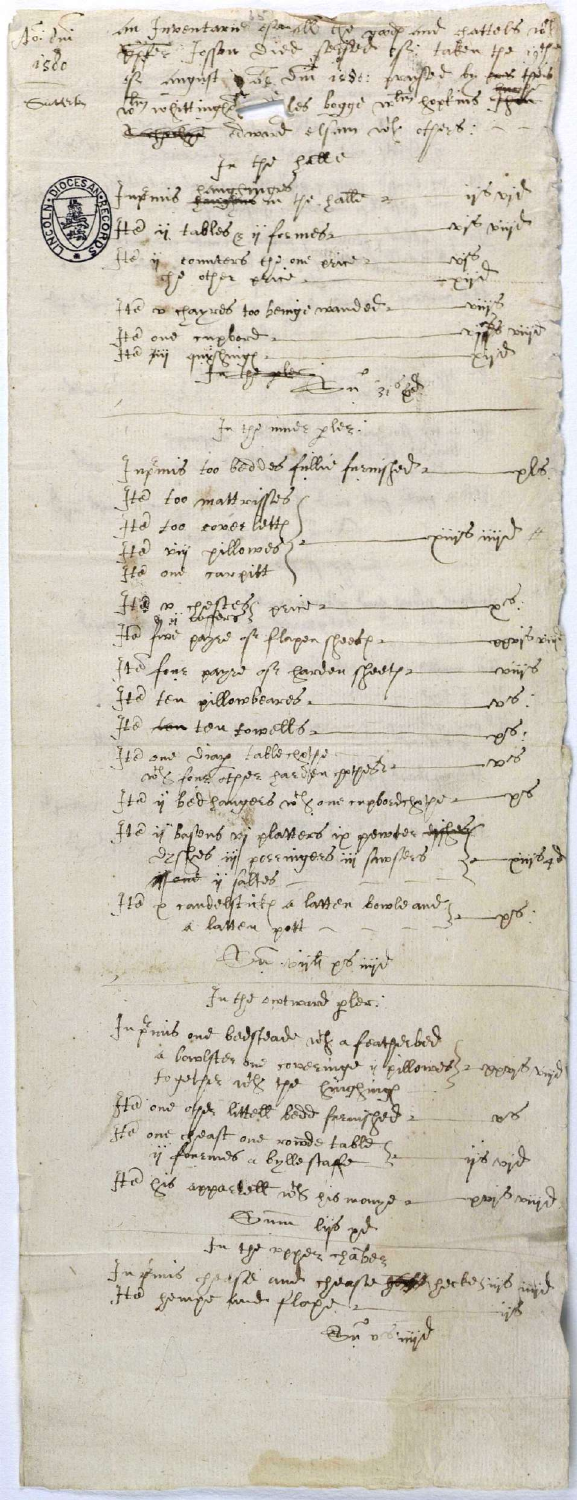3. you bitegin 08 fujimé oue table ou preme a syfeteure ingto He j'se infroad not Easting country in Brit. is flight and sayer of reference He sig beage potte i populate in cannoni tottales coentains the y tubbes y Annie y palos; temmés ou benle - Huemalgun Hd molliere varme et formé. tymi dyn as in cloud in fu ty milke gongs all ge plantes  $\frac{8}{3}$ His in 190 por couple photo bille stregnige  $p^{\chi}$ . Hida pirot pott and beaut hija din An 2 point min futor Aublo. fordand plows and plouse sames l jua diavo  $mll$  a rocker ers.<br>- limbing & Ho moods and traps fritt-Her i kgo in ralser Hid one yournight i maws on told ? rojte Jes nig pour friege metges commes peuve

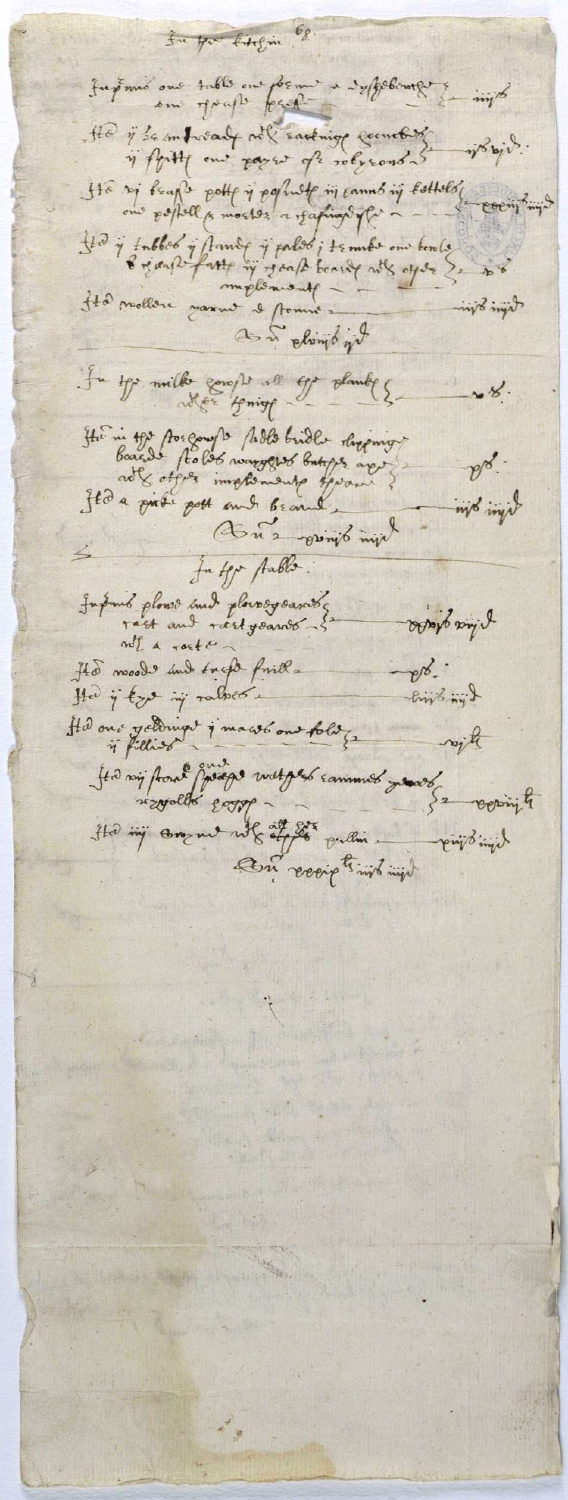### **Lincoln, Lincolnshire Archives INV 65/68**

### **Inventory, Christopher Jesson of Sutterby 19 August 1580**

### **Classical Transcription**

|     | 1. A(nn)o d(omi)ni                                            | An Inventarie of all the goodes and chattels w(hi)ch                             |        |             |
|-----|---------------------------------------------------------------|----------------------------------------------------------------------------------|--------|-------------|
| 2.  | 1580                                                          | (Christ) pfer Jesson died seised of: taken the 19 <sup>th</sup>                  |        |             |
| 3.  | Sutt(e)rby                                                    | of August A(nn)o D(o)m(ini) 1580: praysed by $[2]$ theis                         |        |             |
|     |                                                               | 4. w(i)I(lia)m whittingh[1] [1] les bogge w(i)I(lia)m hopkins Jhon <hugh></hugh> |        |             |
| 5.  | $[2]$ edward elsam w(i)th others:                             |                                                                                  |        |             |
| 6.  |                                                               | In the halle                                                                     |        |             |
|     | 7. Inp(ri)mis hanghing <hanghinges> in the halle</hanghinges> |                                                                                  |        | ijs vjd     |
|     | 8. Item ij tables & ij forms                                  |                                                                                  |        | vj s viij d |
|     | 9. Item ij counters the one peice                             |                                                                                  | vj s   |             |
| 10. | the other peice                                               |                                                                                  |        | xij d       |
|     | 11. Item v chayres too being wanded                           |                                                                                  | viij s |             |
|     | 12. Item one cupbord                                          |                                                                                  |        | vj s viij d |
|     | 13. Item iiij quyshinges                                      |                                                                                  |        | xij d       |
| 14. |                                                               | In the $p(a r)$ ler                                                              |        |             |
| 15. |                                                               | Su(mma) $31 s$ x d                                                               |        |             |



24. Item five payre of flaxen sheetes **xxvj** s viij d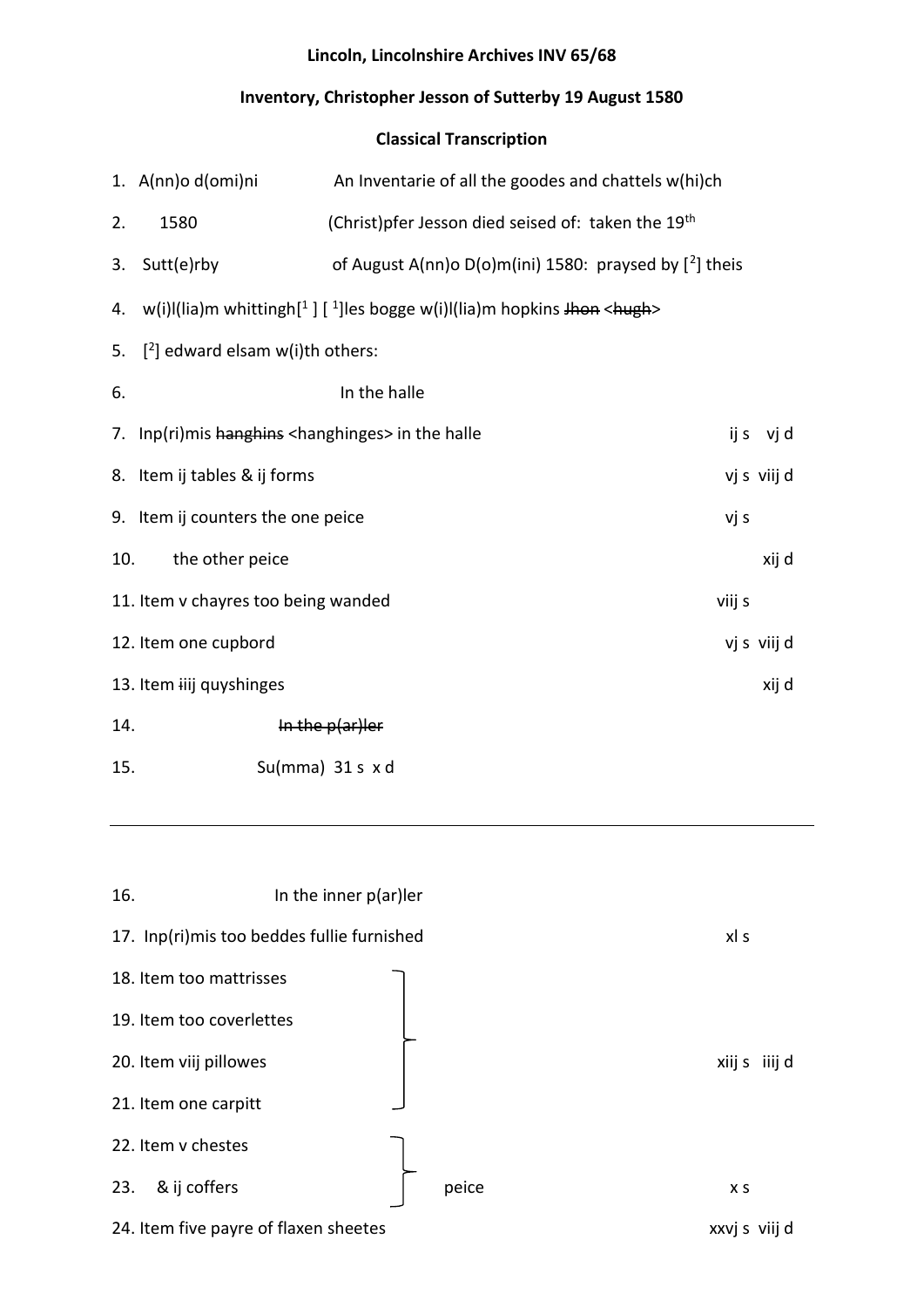# **INV 65/68/001 Classical Transcription continued/2**

|     | 25. Item four payre of harden sheetes            | viij s |     |
|-----|--------------------------------------------------|--------|-----|
|     | 26. Item ten pillowbeares                        | V S    |     |
|     | 27. Item tan ten towells                         | X S    |     |
|     | 28. Item one Diap(er) tablechothe                |        |     |
| 29. | w(i)th four other harden chothes                 | V S    |     |
|     | 30. Item ij bed hangers w(i)th one cupbordchothe | X S    |     |
|     | 31. Item ij basens vj platters ix pewter dishes  |        |     |
| 32. | dyshes iij porringers iij sawsers                | xiij s | 4 d |
| 33. | ij one ij saltes                                 |        |     |
|     | 34. Item x candelstickes a latten bowle and      |        |     |
| 35. | a latten pott                                    | X S    |     |
| 36. | Su(mma) vij li x s iiij d                        |        |     |

| 37. | In the owtward p(ar)ler                          |               |
|-----|--------------------------------------------------|---------------|
|     | 38. Inp(ri)mis one bedsteade w(i)th a featherbed |               |
| 39. | a bowlster one coveringe ij pillowes             | xxvj s viij d |
| 40. | together w(i)th the hinghinges                   |               |
|     | 41. Item one other littell bedd furnished        | V S           |
|     | 42. Item one cheast one row(n)de table           |               |
| 43. | ij fourmes a bylle staffe                        | ijs vjd       |
|     | 44. Item his apparrell w(i)th his monye          | xvj s viij d  |
| 45. | Sum(ma) lij s x d                                |               |
| 46. | In the upper cha(m)ber                           |               |
|     | 47. Inp(ri)mis chease and chease $[2]$ hecke     | iijs iiijd    |
|     | 48. Item hempe and flaxe                         | ij s          |
| 49. | $S(um)m(a)$ vs iiij d                            |               |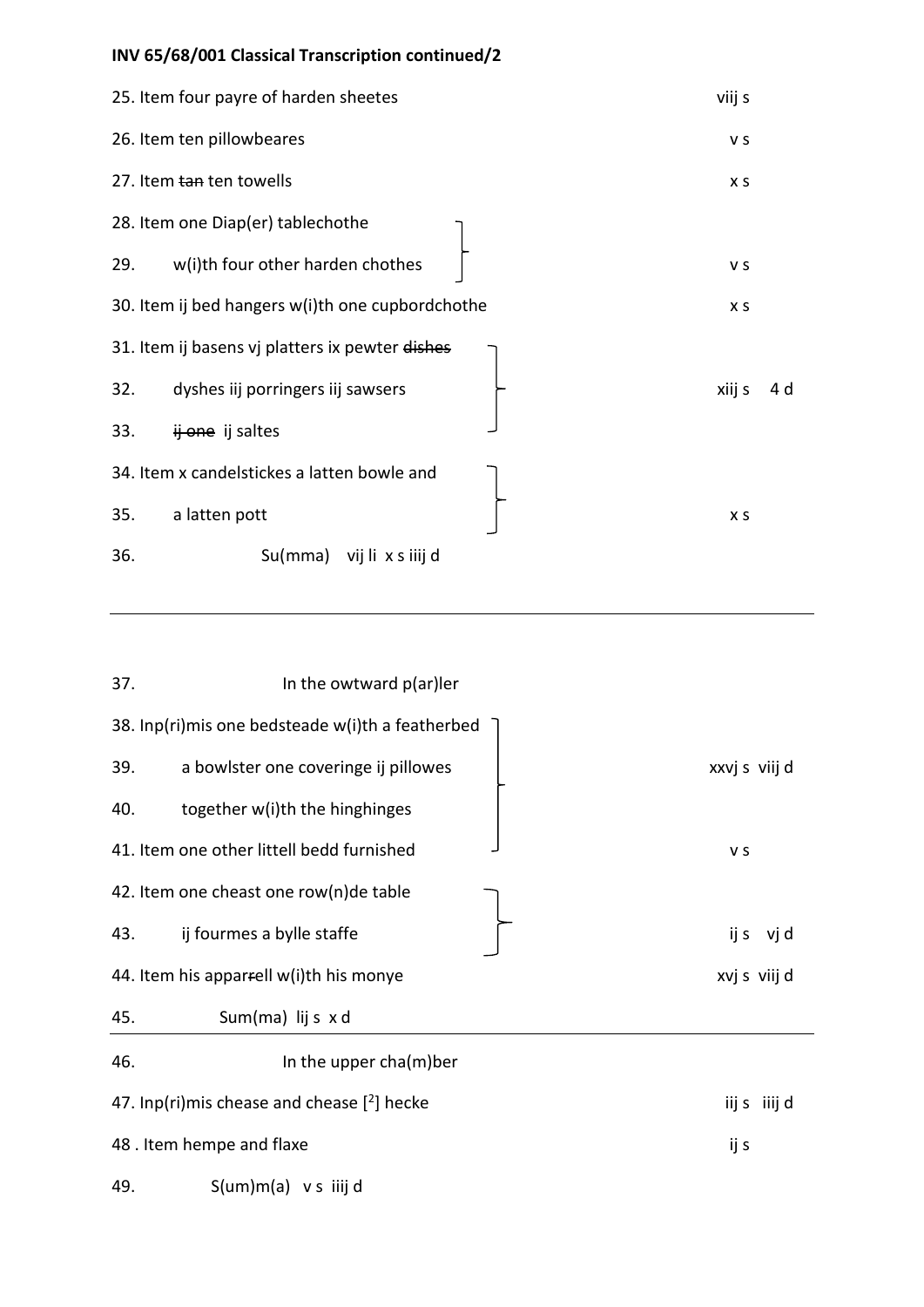# **INV 65/68/002 Classical Transcription continued/3**

| 50. | In the kitchin                                            |          |        |
|-----|-----------------------------------------------------------|----------|--------|
| 51. | Inp(ri)mis one table one forme a dyshebenche              |          |        |
| 52. | one chease presse                                         | iiij s   |        |
| 53. | Item ij brantreades w(i)th rackinges hoombes              |          |        |
| 54. | ij spittes one payre of cobyrons                          | ij s     | vj d   |
| 55. | Item vj brasse pottes ij posnetes iij panns iij kettels   |          |        |
| 56. | one pestell & morter a chafingdishe                       | xxxiij s | iiij d |
|     | 57. Item ij tubbes ij standes ij pales i trunke one bowle |          |        |
| 58. | 8 chease fattes iij chease boardes w(i)th other           | V S      |        |
| 59. | implementes                                               |          |        |
|     | 60. Item wollen yarne v stonne                            | iij s    | iiij d |
| 61. | Su(mma) xlviij s ij d                                     |          |        |
|     |                                                           |          |        |

|     | 62. In the milke howse all the plankes          |        |        |
|-----|-------------------------------------------------|--------|--------|
| 63. | w(i)th(oth)er thinges                           | v s    |        |
|     | 64. Item in the storhowse sadle bridle clipping |        |        |
| 65. | boarde stoles wayghtes butcher axe              | X S    |        |
| 66. | w(i)th other implementes theare                 |        |        |
|     | 67. Item a picke pott and brand                 | iij s  | iiij d |
| 68. | Su(mma) xviij s iiij d                          |        |        |
|     |                                                 |        |        |
| 69. | In the stable                                   |        |        |
|     | 70. Inp(ri)mis plowe and plowegeares            |        |        |
| 71. | cart and cartgeares                             | xxvj s | viij d |
|     |                                                 |        |        |
| 72. | w(i)th a carte                                  |        |        |
|     | 73. Item woode and turfe fuill                  | X S    |        |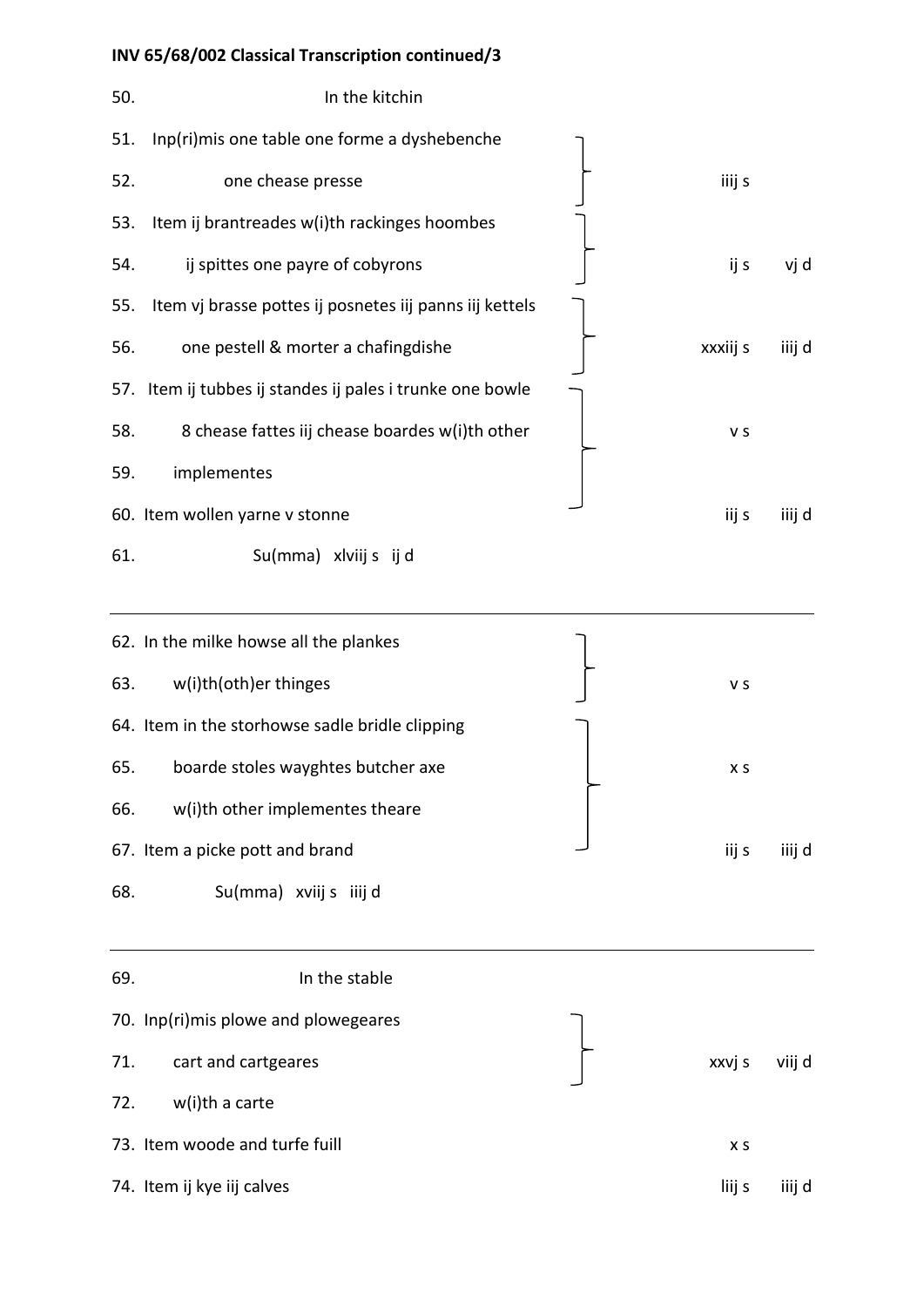### **INV 65/68/002 Classical Transcription continued/4**



 $1$  hole in paper

2 illegible deletion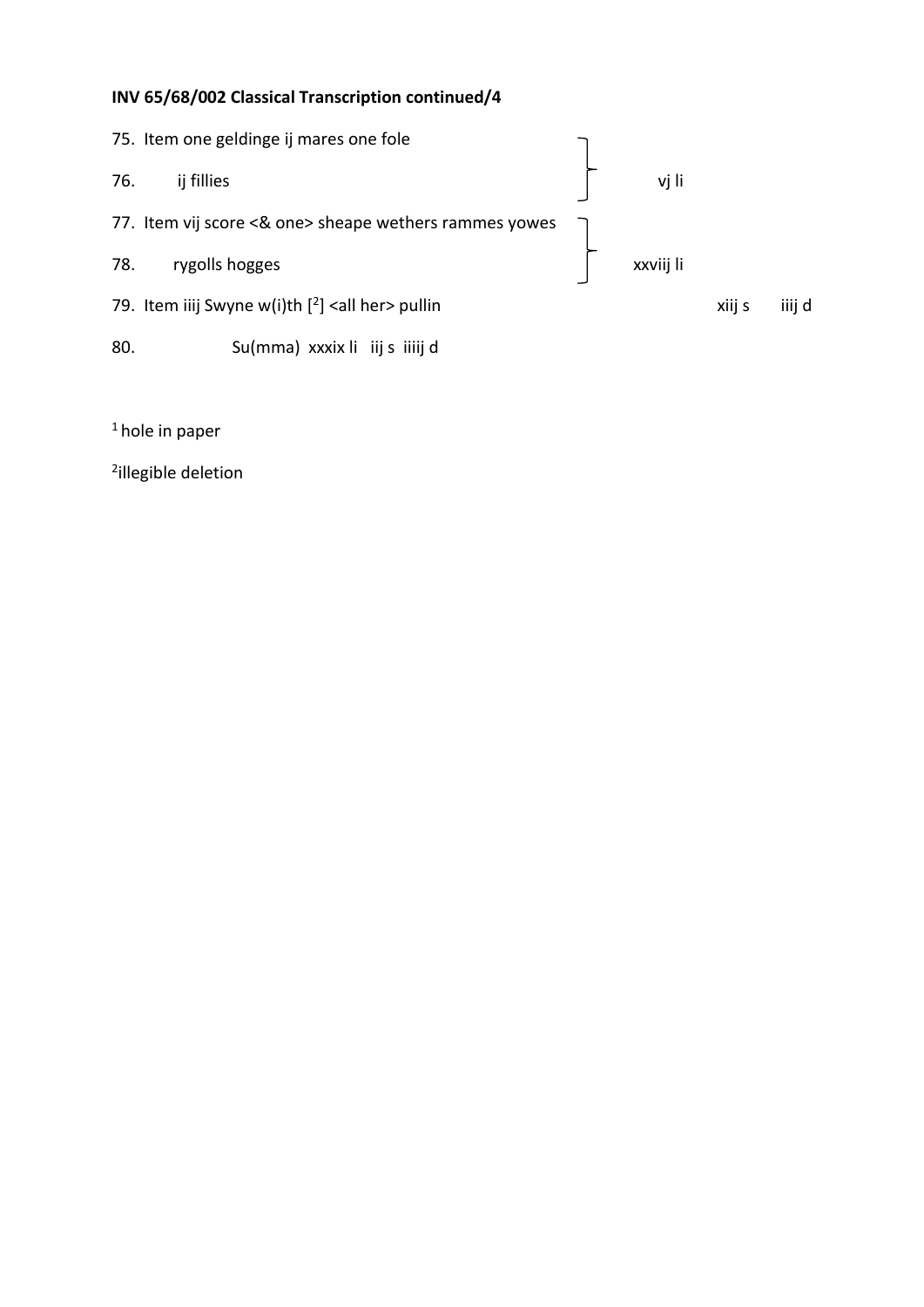### **Lincoln, Lincolnshire Archives INV 65/68/001**

#### **Inventory, Christopher Jesson of Sutterby 19 August 1580**

#### **Translation**

|     | 1. Anno Domini                     | An Inventory of all the goods and chattels which                                |     |      |
|-----|------------------------------------|---------------------------------------------------------------------------------|-----|------|
| 2.  | 1580                               | Christopher Jesson died seized of: taken the 19 <sup>th</sup>                   |     |      |
| 3.  | Sutterby                           | of August Anno Domini 1580: appraised by these                                  |     |      |
|     |                                    | 4. William Whittingh <sup>[1</sup> ] [ <sup>1</sup> ] les Bogge William Hopkins |     |      |
|     | 5. Edward Elsam with others:       |                                                                                 |     |      |
| 6.  |                                    | In the hall                                                                     |     |      |
|     | 7. Firstly hangings in the hall    |                                                                                 | 2s. | 6d.  |
|     | 8. Item 2 tables & 2 forms         |                                                                                 | 6s. | 8d.  |
|     | 9. Item 2 counters the one piece   |                                                                                 | 6s. |      |
| 10. | the other piece                    |                                                                                 |     | 12d. |
|     | 11. Item 5 chairs two being wanded |                                                                                 | 8s. |      |
|     | 12. Item one cupboard              |                                                                                 | 6s. | 8d.  |
|     | 13. Item 4 cushions                |                                                                                 |     | 12d. |
| 14. |                                    | In the parlour                                                                  |     |      |
| 15. |                                    | Total 31s. 10d.                                                                 |     |      |

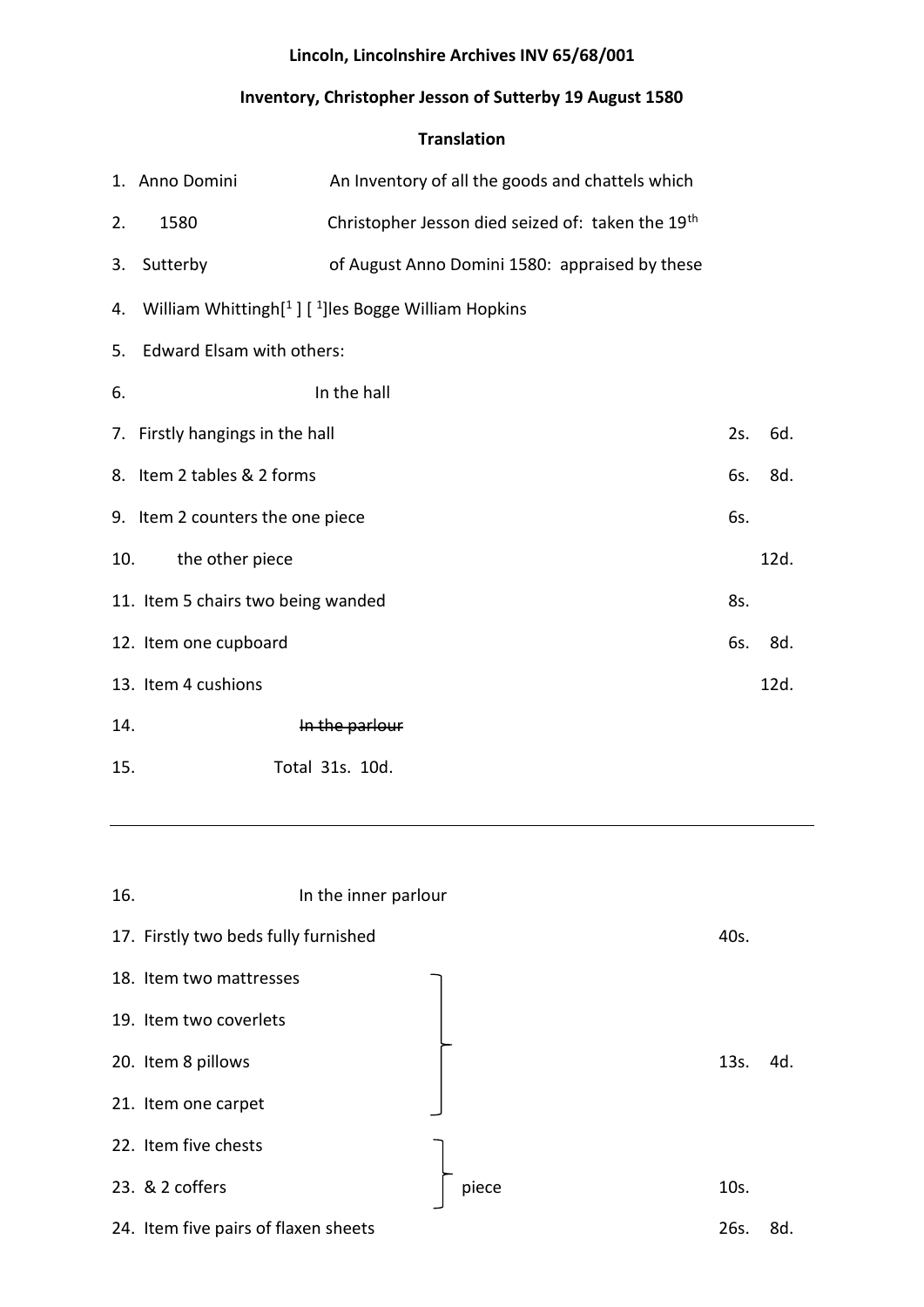# **INV 65/68/001 Translation continued/2**

| 25. Item four pairs of harden sheets           | 8s.  |     |
|------------------------------------------------|------|-----|
| 26. Item ten pillowcases                       | 5s.  |     |
| 27. Item ten towels                            | 10s. |     |
| 28. Item one diaper tablecloth                 |      |     |
| with four other harden cloths<br>29.           | 5s.  |     |
| 30. Item 2 bed hangers with one cupboard cloth | 10s. |     |
| 31. Item 2 basins 6 platters 9 pewter          |      |     |
| 32.<br>dishes 3 porringers 3 saucers           | 13s. | 4d. |
| 33.<br>2 salts                                 |      |     |
| 34. Item 10 candlesticks a latten bowl and     |      |     |
| 35. a latten pot                               | 10s. |     |
| 36.<br>Total £7 10s. 4d.                       |      |     |

| 37. | In the outward parlour:                    |      |     |
|-----|--------------------------------------------|------|-----|
|     | 38. Firstly one bedstead with a featherbed |      |     |
| 39. | a bolster one covering 2 pillows           | 26s. | 8d. |
| 40. | together with the hangings                 |      |     |
|     | 41. Item one other little bed furnished    | 5s.  |     |
|     | 42. one chest one round table              |      |     |
|     | 43. 2 forms a bill staff                   | 2s.  | 6d. |
|     | 44. Item his apparel with his money        | 16s. | 8d. |
| 45. | Total 52s. 10d.                            |      |     |

| 46.                                 | In the upper chamber |     |      |
|-------------------------------------|----------------------|-----|------|
| 47. Firstly cheese and cheese hecks |                      | 3s. | -4d. |
| 48. Item hemp and flax              |                      | 2s. |      |
| 49.                                 | Total 5s. 4d.        |     |      |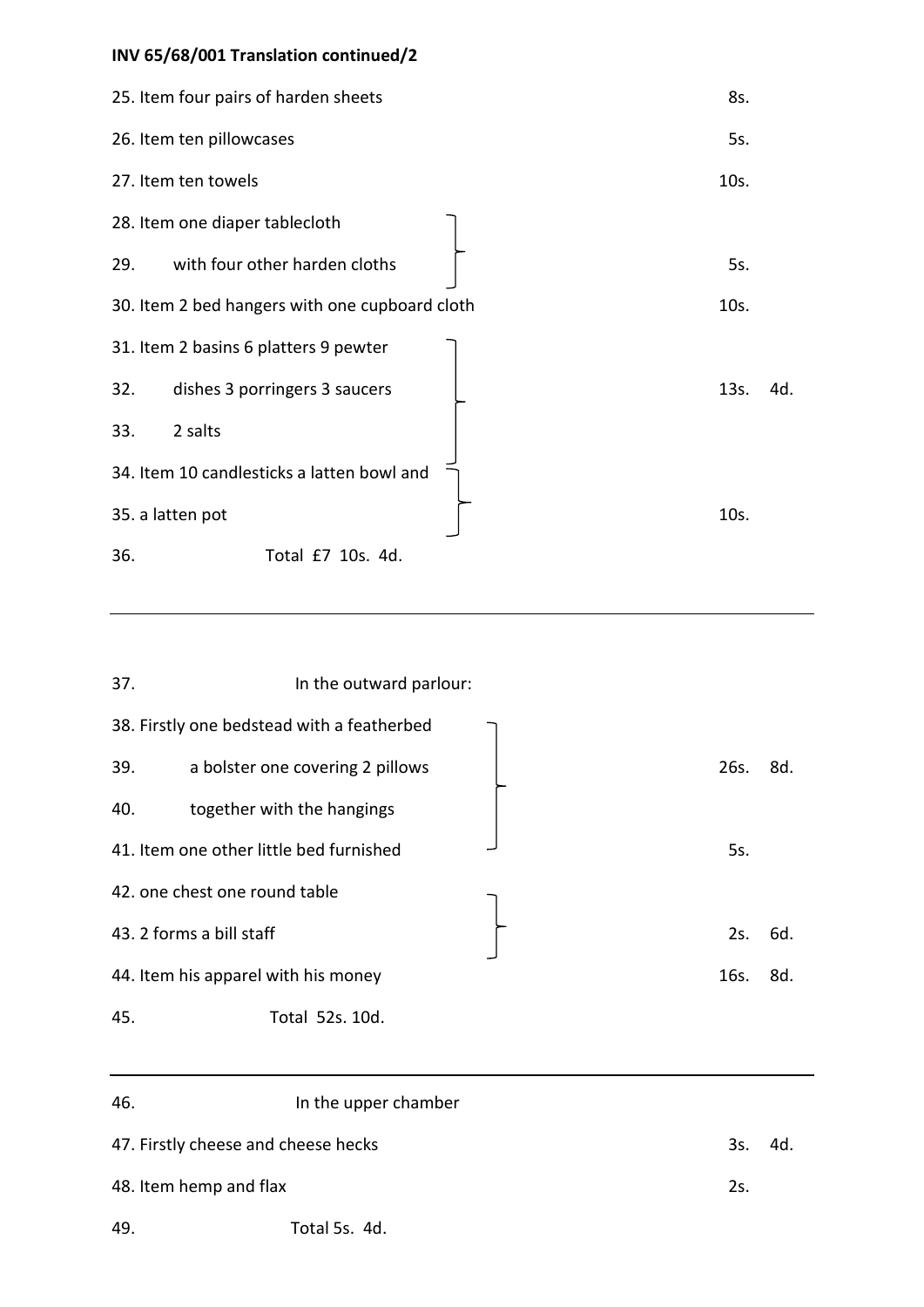# **INV 65/68/002 Translation continued/3**

| 50. | In the kitchen                                    |      |     |
|-----|---------------------------------------------------|------|-----|
|     | 51. Firstly one table one form a dishbench        |      |     |
| 52. | one cheese press                                  | 4s.  |     |
|     | 53. Item 2 brandreads with racking hoombes        |      |     |
| 54. | 2 spits one pair of cobirons                      | 2s.  | 6d. |
|     | 55. Item 6 brass pots 2 posnets 3 pans 3 kettles  |      |     |
| 56. | one pestle & mortar a chafing dish                | 33s. | 4d. |
|     | 57. Item 2 tubs 2 stands 2 pails 1 trunk one bowl |      |     |
| 58. | 8 cheese vats 3 cheese boards with other          | 5s.  |     |
| 59. | implements                                        |      |     |
|     | 60. Item woollen yarn 5 stone                     | 3s.  | 4d. |
| 61. | Total 48s. 2d.                                    |      |     |

|     | 62. In the milk house all the planks               |      |     |
|-----|----------------------------------------------------|------|-----|
| 63. | with other things                                  | 5s.  |     |
|     | 64. Item in the store house saddle bridle clipping |      |     |
| 65. | board stools weights butchers axe                  | 10s. |     |
| 66. | with other implements there                        |      |     |
|     | 67. Item a pitch pot and brand                     | 3s.  | 4d. |
| 68. | Total 18s. 4d.                                     |      |     |
|     |                                                    |      |     |

| 69. | In the stable                      |      |     |
|-----|------------------------------------|------|-----|
|     | 70. Firstly plough and ploughgears |      |     |
| 71. | cart and cartgears                 | 26s. | 8d. |
| 72. | with a cart                        |      |     |
|     | 73. Item wood and turf fuel        | 10s. |     |
|     | 74. Item 2 kine 3 calves           | 53s. | 4d. |
|     |                                    |      |     |